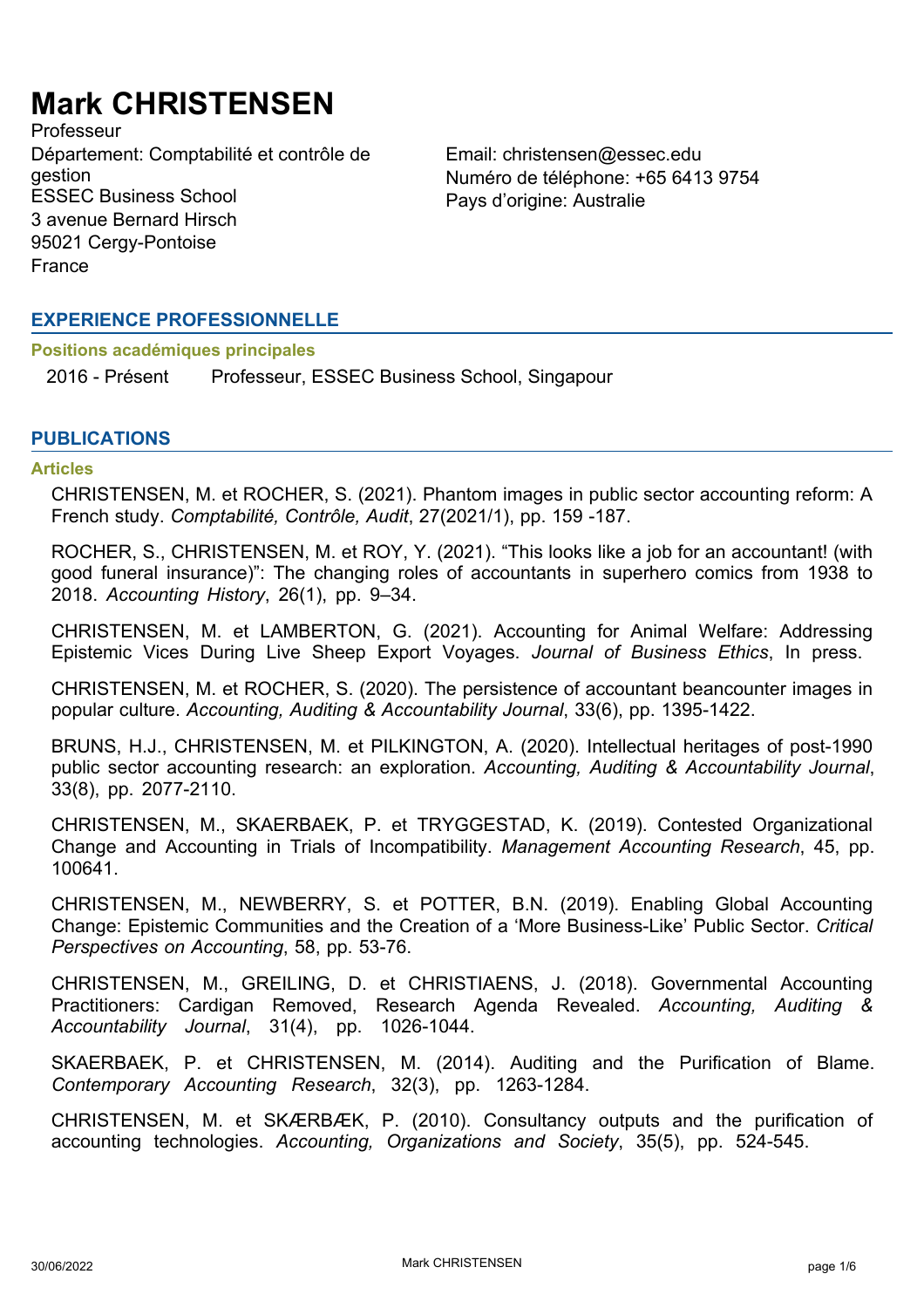CHRISTENSEN, M. et PARKER, L. (2010). Using Ideas to Advance Professions: Public Sector Accrual Accounting. *Financial Accountability and Management*, 26(3), pp. 246-266.

CHRISTENSEN, M. (2008). An External, Antipodean Commentary on the Order of Accounting Topics. *Accounting Education*, 17(1), pp. 21-26.

CHRISTENSEN, M. (2007). What We Might Know (But Aren't Sure) About Public-Sector Accrual Accounting. *Australian Accounting Review*, 17(41), pp. 51-65.

CHRISTENSEN, M. et SKÆRBÆK, P. (2007). Framing and overflowing of public sector accountability innovations. *Accounting, Auditing & Accountability Journal*, 20(1), pp. 101-132.

CHRISTENSEN, M. (2006). On public sector accounting change: Epistemic communities, consultants, naive officials and a reply to humphrey. *European Accounting Review*, 15(2), pp. 289- 296.

CHRISTENSEN, M. (2005). The 'third hand': Private sector consultants in public sector accounting change. *European Accounting Review*, 14(3), pp. 447-474.

CHRISTENSEN, M. (2004). Accounting by words not numbers: the handmaiden of power in the academy. *Critical Perspectives on Accounting*, 15(4-5), pp. 485-512.

CHRISTENSEN, M. (2004). The social construction of accounting: a curriculum dilemma for first year business students. *Accounting Education*, 13(1), pp. 119-121.

CHRISTENSEN, M. (2003). The 'Big Six' consulting firms: creating a new market or meeting a public policy need? *Australasian Journal of Business and Social Inquiry*, 1(1).

CHRISTENSEN, M. (2003). Without `Reinventing the Wheel': Business Accounting Applied to the Public Sector. *Australian Accounting Review*, 13(30), pp. 22-27.

CHRISTENSEN, M. (2002). Accrual accounting in the public sector: the case of the New South Wales government. *Accounting History*, 7(2), pp. 93-124.

CHRISTENSEN, M. et YOSHIMI, H. (2002). Todofuken shu level no koteki bumon no gyoseki hookokoku no kaikaku. *Kaikei Kensa Kenkyu*, 26(2), pp. 131-147.

CHRISTENSEN, M. et YOSHIMI, H. (2001). A Two-country Comparison of Public Sector Performance Reporting: The Tortoise and Hare? *Financial Accountability and Management*, 17(3), pp. 271-289.

CHRISTENSEN, M. (2000). Japan's administrative counselling – Maintaining public sector relevance? *International Journal of Public Sector Management*, 13(7), pp. 610-623.

CHRISTENSEN, M. et YOSHIMI, H. (2000). A Value-For-Money Pathway: A Two-Country Case Study of Performance Reporting. *International Review of Administrative Sciences*, 66(3), pp. 433- 449.

CHRISTENSEN, M. (1999). Legislative program evaluation – utilization driven research for decision makers – a review. *Evaluation Journal of Australasia*, 11(2), pp. 54-57.

CHRISTENSEN, M. (1999). Australian public sector performance measurement: how is it measuring up. *Akauntan Nasional*, 12(6), pp. 14-21.

CHRISTENSEN, M. (1998). Evaluation and public sector crisis: Japan's experience. *Evaluation Journal of Australasia*, 10(1/2), pp. 30-45.

**Chapitres d'ouvrage**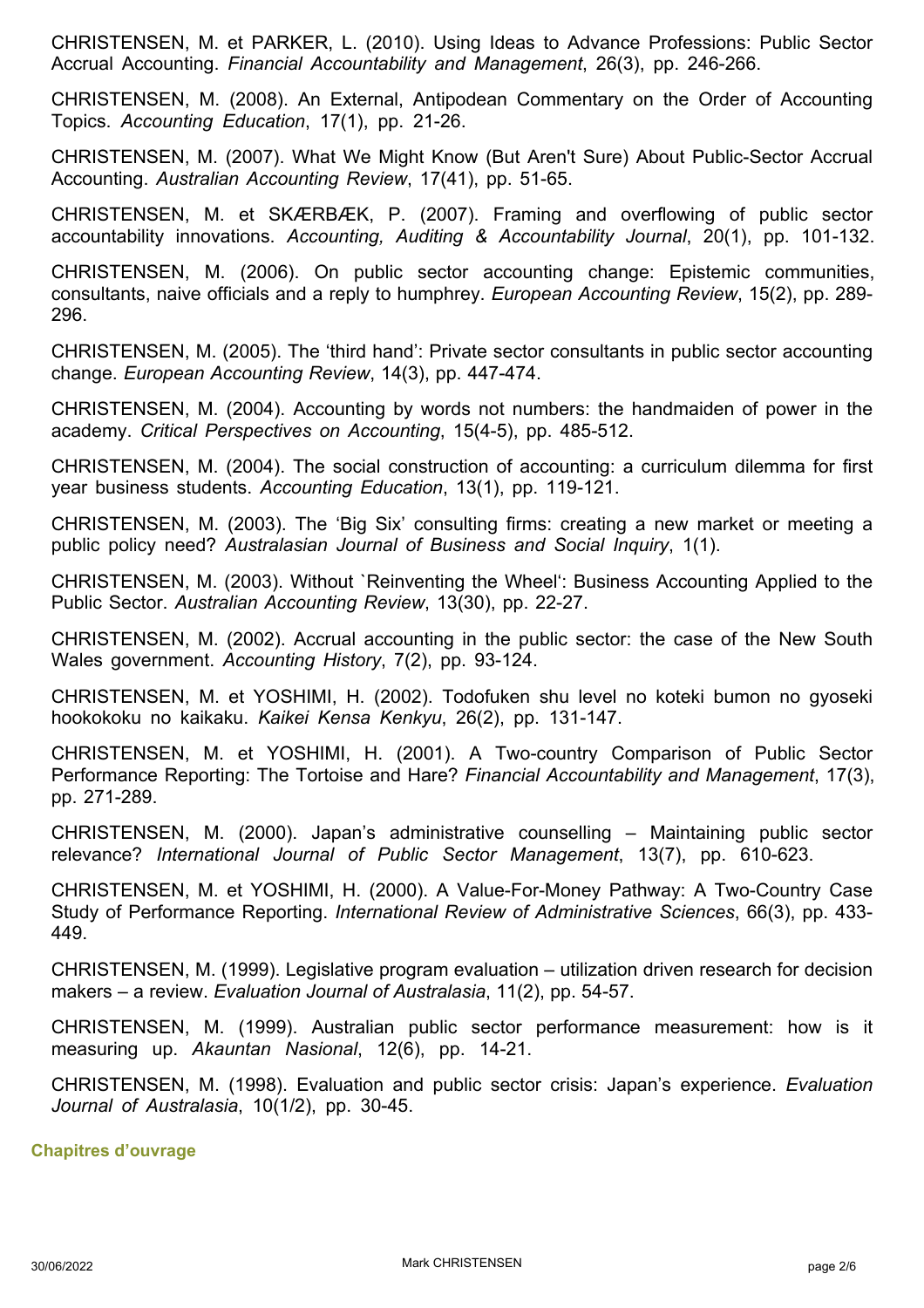CHRISTENSEN, M., LOH, C.M. et LIM, C.Y. (2021). Temporalizing the healthy selfgoverning citizen: Singapore's successful healthcare neoliberal project. Dans: Zahirul Hoque (ed.). *Public Sector Reform and Performance Management in Developed Economies: Outcomes-Based Approaches in Practice*. 1st ed. Syndney: Routledge.

CHRISTENSEN, M. (2018). Financial Reporting. Dans: *Global Encyclopedia of Public Administration, Public Policy, and Governance*. 1st ed. Springer.

CHRISTENSEN, M. (2017). Financial Reporting. Dans: *(ed.), Global Encyclopedia of Public Administration, Public Policy, and Governance*. 1st ed. Springer.

CHRISTENSEN, M. et SKAERBAEK, P. (2015). Danish Public Sector Performance Audit: An SAI and PAC Tango. Dans: Zahirul Hoque (ed.). *Making Governments Accountable*. 1 ed. Sydney: Routledge, pp. 82-99.

CHRISTENSEN, M. (2015). Language Learner Interaction in Social Network Site Virtual Worlds. Dans: Edward Dixon & Michael Thomas (ed.). *Researching Language Learner Interactions Online: From Social Media to MOOCs*. 1st ed. CALICO, pp. 193-211.

CHRISTENSEN, M. et SKAERBAEK, P. (2015). Den Danske Forvaltningsrevisionsagenda: Pragmatisme og retorik. Dans: Elm-Larsen, R. and Korff, G eds. *Offentlig Revision i det 21st Århundrede*. 1st ed. Karnov Group, pp. 221-251.

CHRISTENSEN, M. et YOSHIMI, H. (2010). Liang tiao dao lu, que shi yi ge si ji: guo ji zi xun shi yu gong gong bu men quan ze fa sheng zhi kuai ji. Dans: Pei, L. eds. *Zheng Fu Kuai Ji De Guo Ji Qu Shi Yu Jing Yan*. 1st ed. Beijing: China Financial and Economic Publishing House, pp. 101-121.

CHRISTENSEN, M. et YOSHIMI, H. (2005). Two paths but one driver? International consultants and public sector accrual accounting. Dans: Bourmistrov, A. and Mellemvik, F eds. *International Trends and Experiences in Governmental Accounting*. 1st ed. Oslo: Cappelen Akademisk Forlag, pp. 131-145.

CHRISTENSEN, M. (2002). Performance reporting for enterprise creation public policies: the NSW case. Dans: Prabhath, P. eds. *Proceedings of the National Seminar on Public Policy Settings for Enterprise Creation*. 1st ed. Hyderabad: National Institute of Small Industry Extension Training (NISIET), pp. 163-186.

CHRISTENSEN, M. et YOSHIMI, H. (2001). A comparison of Japanese and Australian second tier government performance reporting. Dans: Bac, A. eds. *International Comparative Issues in Government Accounting*. 1st ed. Dordrecht: Klewer Academic Publishers, pp. 53-70.

## **Conférences**

CHRISTENSEN, M. et ROCHER, S. (2019). Phantom Images in Public Sector Accounting Reform: A French Study. Dans: 17th Biennial Comparative International Governmental Accounting Research Conference.

CHRISTENSEN, M. et ROCHER, S. (2019). The persistence of the beancounter image of accountants in popular culture: an analysis in European French language comics. Dans: 2019 APIRA Conference. Auckland.

CHRISTENSEN, M. et ROCHER, S. (2019). 'This a Job for an Accountant': The changing roles of accountants in superhero comics from 1938 to 2018. Dans: 2019 APIRA Conference. Auckland.

CHRISTENSEN, M. (2018). Australia, Asia-Pacific Developments in Comparative International Governmental Accounting Research. Dans: 14th Comparative International Governmental Accounting Workshop (CIGAR 2018).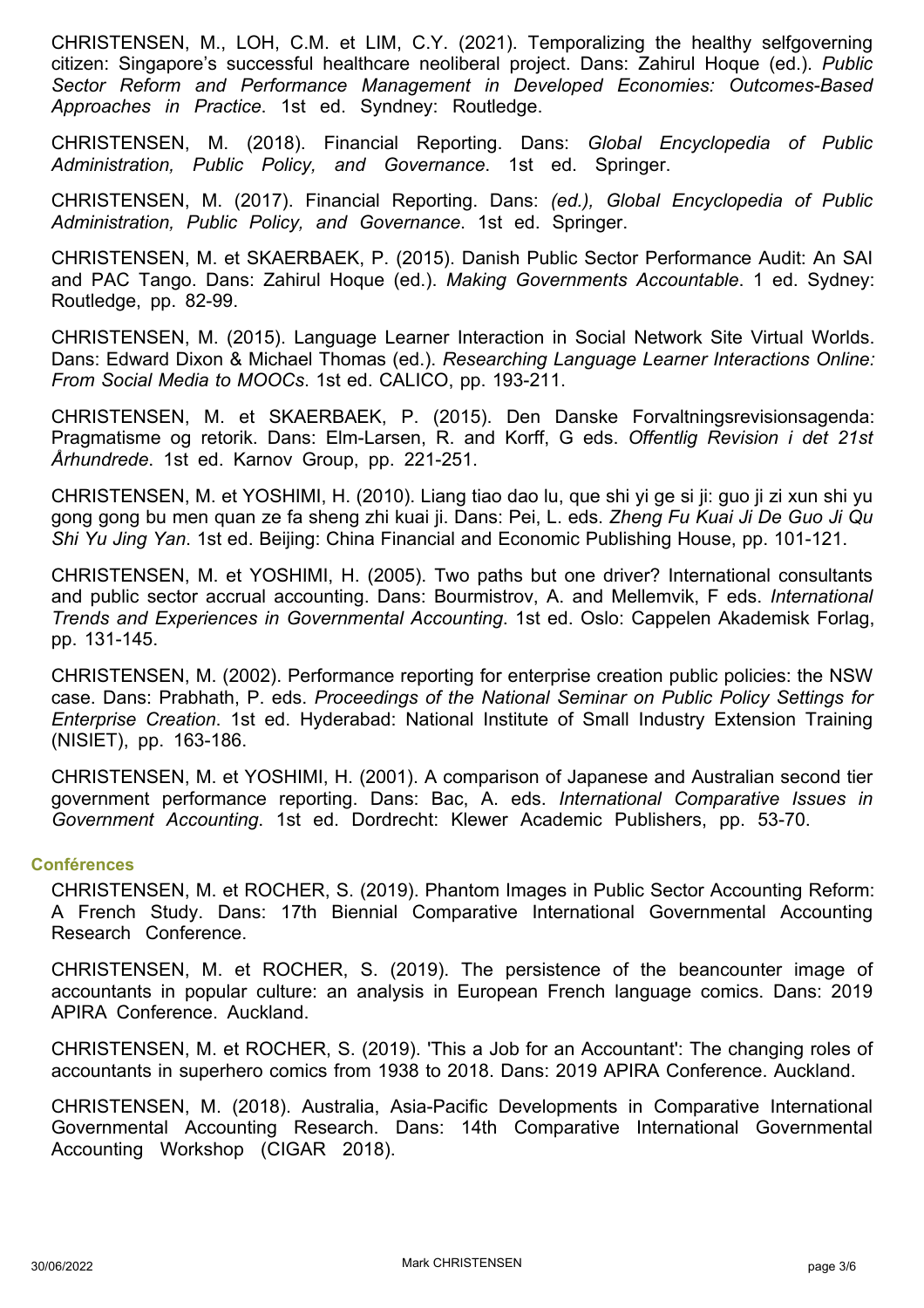BRUNS, H.J., CHRISTENSEN, M. et PILKINGSTON, A. (2018). The Intellectual Heritage(S) of Public Sector Accounting Research: Stepping Back When Going Forward. Dans: Public Management Research Conference 2018.

CHRISTENSEN, M. et ROCHER, S. (2018). The Persistence of the Beancounter Image of Accountants in Popular Culture: An Analysis in European French Language Comics. Dans: 12th Interdisciplinary Perspectives on Accounting (IPA) Conference 2018.

BRUNS, H.J., CHRISTENSEN, M. et PILKINGTON, A. (2018). Stepping back when moving forward? The intellectual structure of public sector accounting research and its prospects. Dans: Public Management Research Conference 2018: Public Management in the 21st Century. Trends, Challenges, Competencies. Singapore.

CHRISTENSEN, M., NEWBERRY, S. et POTTER, B.N. (2017). The role of epistemic communities in creating a 'more business like' public sector. Dans: Critical Perspectives on Accounting (CPA) Conference. Quebec.

CHRISTENSEN, M., SKAERBAEK, P. et TRYGGESTAD, K. (2016). The experimental role of accounting in shaping project-program dynamics in military outsourcing trials of strength. Dans: 10th Conference on New Directions in Management Accounting: Innovations in Practice and Research. Bruxelles.

CHRISTENSEN, M. et MUSSARI, R. (2015). Artists and accounting: an interface of creativity and image? Dans: 8th Accounting History International Conference. Bendigo.

CHRISTENSEN, M., BRUNS, H.J. et PILKINGTON, A. (2015). Re-Invention by public sector accounting research? - Stepping back when going forward. Dans: IRSPM2015 Shaping the Future - Reinvention or Revolution? Birmingham.

CHRISTENSEN, M., SKAERBAEK, P. et TRYGGESTAD, K. (2015). Calculating outsourcing strategies and trials of strength – Time-space dynamics of the program and its projects. Dans: 5th MONFORMA Conference. Melbourne.

CHRISTENSEN, M. et MUSSARI, R. (2014). Artists and accounting: an interface of creativity and image? Dans: Critical Perspectives on Accounting Conference. Toronto.

CHRISTENSEN, M. et TAYLOR, W. (2013). Power, budget processes, and an environmental sustainability strategy: the 'business as usual' influence. Dans: 7th NZMAC Conference. Queenstown.

CHRISTENSEN, M. et ROCHER, S. (2013). Accounting for changed Accounting: a translation view. Dans: The Seventh Asia Pacific Interdisciplinary Research in Accounting (APIRA) Conference. Kobe.

CHRISTENSEN, M. et TAYLOR, W. (2013). Budget processes and power when implementing an environmental sustainability strategy: the 'business as usual' impediment. Dans: 12th A-CSEAR Conference. Hamilton.

SKAERBAEK, P. et CHRISTENSEN, M. (2012). Auditing and blame games - A field study of the purification of blame avoidance in the Danish Parliamentary system. Dans: 7th International Conference on Accounting, Auditing and Management in Public Sector Reforms Conference. Milan.

SKAERBAEK, P. et CHRISTENSEN, M. (2011). Auditing and blame games - A field study of the purification of blame avoidance in the Danish Parliamentary system. Dans: 13th Biennial Comparative Intergovernmental Accounting Research Conference. Gent.

CHRISTENSEN, M., NEWBERRY, S. et POTTER, B.N. (2010). The role of epistemic communities in creating a 'more business like' public sector. Dans: Sixth Accounting History International Conference. Wellington.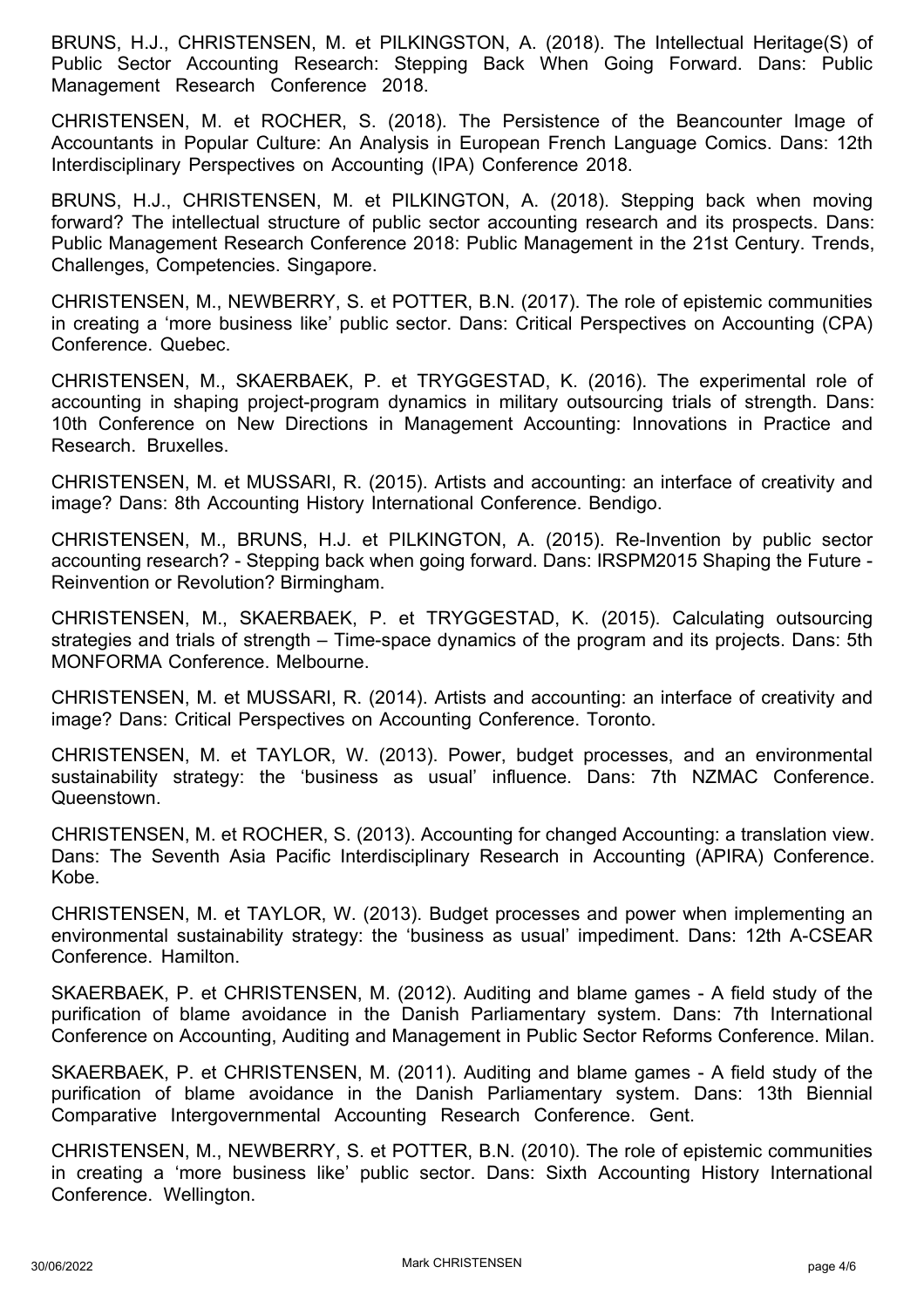CHRISTENSEN, M. et MELLETT, H. (2010). A Comparative Insight into the Public Sector Accountability Project: Healthcare in South Wales and New South Wales. Dans: International Conference on Accounting, Auditing and Management in Public Sector Reforms Conference. Copenhagen.

CHRISTENSEN, M. et SKAERBAEK, P. (2010). Where materiality isn't always considered to be material: public sector performance reporting. Dans: Sixth Asia Pacific Interdisciplinary Research in Accounting Conference in Sydney. Syndney.

CHRISTENSEN, M. et ROCHER, S. (2010). Accounting for changed accounting: a translation view comparing accrual accounting implementations in France and Australia. Dans: 12th Annual Conference of the International Research Society of Public Management. Bern.

CHRISTENSEN, M. (2008). A bureaucratic communications explanation of public sector performance reporting dysfunction. Dans: 12th Annual Conference of the International Research Society of Public Management. Brisbane.

CHRISTENSEN, M. et PARKER, L. (2008). Using ideas to advance professions: public sector accrual accounting. Dans: 5th EIASM Conference on Accounting, Auditing and Management in Public Sector Reforms. Amsterdam.

CHRISTENSEN, M. et SKAERBAEK, P. (2008). Where materiality isn't always considered to be material: public sector performance reporting. Dans: 9th Comparative International Governmental Accounting Research Invitational Seminar. Tilburg.

CHRISTENSEN, M. (2007). From cash to accrual: an organisational learning perspective on its managerial impact. Dans: Eleventh Comparative International Governmental Accounting Research Conference. Coimbra.

CHRISTENSEN, M. (2007). Contesting ideas in public sector accounting: ascendancy of accrual accounting. Dans: Fifth Asia Pacific Interdisciplinary Research in Accounting Conference. Auckland.

CHRISTENSEN, M., NEWBERRY, S. et POTTER, B.N. (2007). The role of epistemic communities in bringing widespread accounting change: developing global accounting reforms for public sector entities. Dans: Fifth Asia Pacific Interdisciplinary Research in Accounting Conference. Auckland.

CHRISTENSEN, M. (2006). When performance reporting might fail: SE&A reporting in NSW. Dans: 8th Comparative International Governmental Accounting Research Workshop. Hamburg.

CHRISTENSEN, M. (2006). Much ado: a case of the managerial impact of public sector accrual accounting. Dans: 4th EIASM International Conference on Accounting, Auditing & Management in Public Sector Reforms. Siena.

CHRISTENSEN, M. (2004). An institutional insight into consultants and public sector accrual accounting. Dans: Fourth Asia Pacific Interdisciplinary Research in Accounting Conference. Singapore.

SKAERBAEK, P. et CHRISTENSEN, M. (2004). Framing and overflowing of public sector accountability innovations: transforming accountability purposes into resource-based thinking. Dans: Fourth Asia Pacific Interdisciplinary Research in Accounting Conference. Singapore.

CHRISTENSEN, M. (2003). Contesting ideas in public sector accounting: ascendancy of accrual accounting. Dans: Comparative International Governmental Accounting Research Conference. Bodo.

CHRISTENSEN, M. et YOSHIMI, H. (2003). Two drivers but one path?: international consultants and public sector accrual accounting. Dans: Comparative International Governmental Accounting Research Conference. Bodo.